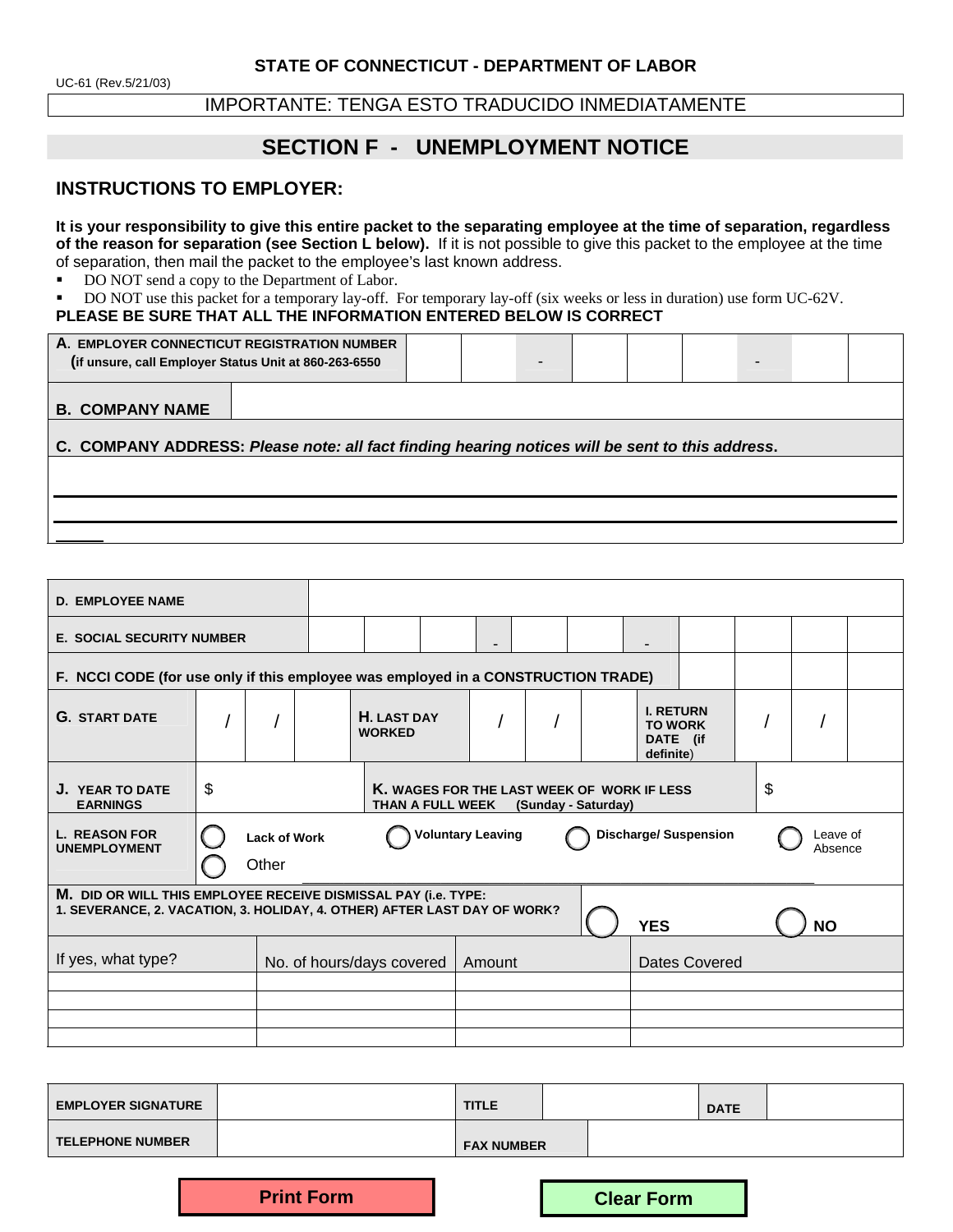# **TELE-BENEFITS INITIAL CLAIM LINE INFORMATION FOR FILING YOUR INITIAL UNEMPLOYMENT CLAIM BY TELEPHONE**

# **INSTRUCTIONS TO EMPLOYEE:** *(EMPLOYER: Please turn to "pink slip" on reverse of packet)*

This packet has been prepared to assist you in filing a new claim for Unemployment Compensation benefits by telephone. Your employer should have completed the Unemployment Notice on the last page of this packet. However, if it was not completed, you should file your claim without it.

### **Please read the following information and follow the instructions provided throughout the packet.**

## **SECTION A - GENERAL INFORMATION**

### **Q. What will I find in this packet?**

- **A.** # Information for filing your Unemployment Compensation claim by telephone.
	- Specific instructions for filing your claim for benefits.
	- Questions you will be asked while using the Initial Claim Tele-Benefits process.
	- Forms (General Release, Income Tax Withholding Authorization).
	- Employment Services offered by the Connecticut Department of Labor.

### **Q. Can I file for unemployment benefits?**

**A**. Yes. You have a legal right to file a claim for unemployment benefits. A separation packet and/or a separation letter are not required to file a claim for unemployment benefits. To protect your benefits, **do not delay filing.** The EFFECTIVE DATE of your unemployment claim depends upon the **date that you complete your claim for benefits.**

#### **Q. How do I file a claim for unemployment benefits?**

**A**. **BY TELEPHONE IN ENGLISH OR SPANISH: Claims for unemployment compensation are now taken by telephone.** The telephone numbers used to file a claim are listed in Section D, page 5 of this packet.

#### **Q. What if I am unable to use the telephone due to a disability?**

**A.** There is a special telephone number for deaf or hearing-impaired individuals on page 5 (TDD/TTYusers). Other individuals may contact the closest Department of Labor/Connecticut Works Career Center (DOL/CT Works) at the address provided in the blue pages of your telephone book.

#### **Q. Will I qualify for unemployment benefits?**

**A**. The Connecticut Unemployment Compensation Act is intended to provide benefits to workers who have earned enough wages to qualify and meet certain eligibility requirements. You may be scheduled for a fact finding hearing to determine your eligibility to receive benefits under this act. Printed material regarding eligibility for unemployment compensation is available at all DOL/CT Works Career Centers, many public libraries, and our website at www.ctdol.state.ct.us**.** 

#### **Q. What will the Labor Department need to know?**

**A.** Information about you, your dependents, and your work history will be used by the Connecticut Department of Labor to establish your claim. All correspondence, including benefit checks if you are eligible, will be mailed to the address of record that you give us.

#### **Important: Be sure that all information you provide is accurate. Any information you provide is subject to verification. Intentionally making a false statement or failing to disclose material facts to obtain benefits is a violation of the law**

By initiating a claim for unemployment benefits you will be authorizing the release, to the Connecticut Department of Labor, of wage and other information that may be required to determine your eligibility.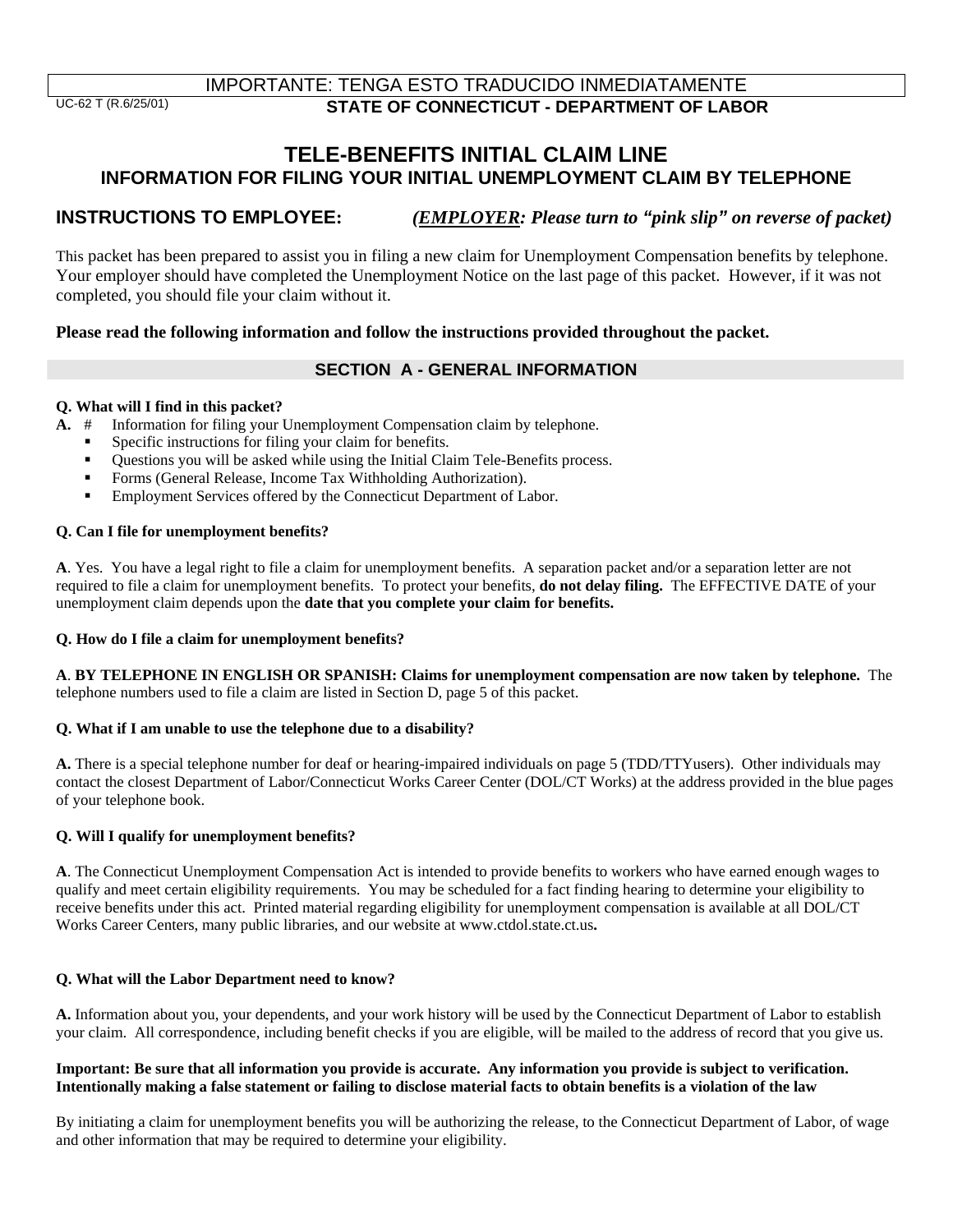# **STATE OF CONNECTICUT - DEPARTMENT OF LABOR**

### **SECTION B - PREPARING TO FILE YOUR TELE-BENEFITS CLAIM**

**When you call to file your claim** you will be asked for your **Social Security number** and be given instructions to create your own four-digit **PIN** (Personal Identification Number). **Your PIN protects the privacy of your claim and has the SAME LEGAL AUTHORITY AS YOUR SIGNATURE ON A PAPER.** Select a PIN you will easily remember because you will use it whenever you file a claim. **Do not give your PIN to anyone.** 

**The questions listed below, and any follow-up questions indicated, will be asked when you call to file your new claim. It will speed the processing of your claim if you answer the questions BEFORE calling.**

| 1. Have you worked or filed a claim in a state other than Connecticut in the last<br>24 months? (If Yes, disregard remaining questions and go to Question 1 in<br>SECTION C, page 3)                        |                | $(1)$ Yes |                      | $(2)$ No |
|-------------------------------------------------------------------------------------------------------------------------------------------------------------------------------------------------------------|----------------|-----------|----------------------|----------|
| 2. Are you returning to work for the same employer within six (6) weeks of your<br>last day worked?                                                                                                         |                | $(1)$ Yes | $(2)$ No             |          |
| 3. What is your telephone number? (Please include area code)                                                                                                                                                |                |           |                      |          |
| 4. What is your date of birth?<br>(Example: 07/22/1972)                                                                                                                                                     |                |           |                      |          |
| 5. What is your sex?                                                                                                                                                                                        | $p$ 1. Male    |           | p 2. Female          |          |
| p 2. Married<br>p 3. Widowed<br>6. What is your marital status? p 1. Single                                                                                                                                 | p 4. Separated |           | p 5. Divorced        |          |
| 7. What is your race?<br>p 1. White<br>p 2. African American<br>p 3. Hispanic<br>p 6. Other (Check #6 if none of the above or you chose not to answer)<br>(for statistical purposes only) <b>p</b> 5. Asian |                |           | p 4. Native American |          |
| 8. Are you a United States citizen?<br>(If No, write your Alien # here)                                                                                                                                     |                | $(1)$ Yes |                      | $(2)$ No |
| 9. Are you available for full time work?                                                                                                                                                                    |                | $(1)$ Yes |                      | $(2)$ No |
| 10. Are you attending school or in a training program? (If Yes, complete Question 10 in<br>SECTION C, page 3)                                                                                               | $(1)$ Yes      |           | $(2)$ No             |          |
| 11. Did you collect Workers' Compensation or were you on an approved medical leave in<br>the last 24 months? (If Yes, complete Question 11 in SECTION C, page 3)                                            |                | $(1)$ Yes |                      | $(2)$ No |
| 12. Are you self-employed? (Answer yes whether or not you are currently receiving income<br>from self-employment)                                                                                           |                | $(1)$ Yes |                      | $(2)$ No |
| 13. Are you or have you been an officer of a corporation in the last 24 months?                                                                                                                             |                | $(1)$ Yes |                      | $(2)$ No |
| 14. Are you receiving primary Social Security benefits based on your own earnings? (If<br>Yes, complete Question 14 in SECTION C, page 3)                                                                   |                | $(1)$ Yes |                      | $(2)$ No |
| 15. Are you receiving a pension? ( If Yes, complete Question 15 in SECTION C,<br>page 4)                                                                                                                    |                | $(1)$ Yes |                      | $(2)$ No |
| 16. Have you worked for the Federal Government in the last 24 months? (If Yes,<br>see Question 16 in SECTION C, page 4)                                                                                     |                | $(1)$ Yes |                      | $(2)$ No |
| 17. Have you served in the Armed Forces in the last 24 months?                                                                                                                                              |                | $(1)$ Yes |                      | $(2)$ No |
| 18. Have you been employed by an educational institution in the last 24 months?                                                                                                                             |                | $(1)$ Yes |                      | $(2)$ No |
| 19. Are you a construction worker?                                                                                                                                                                          |                | $(1)$ Yes |                      | $(2)$ No |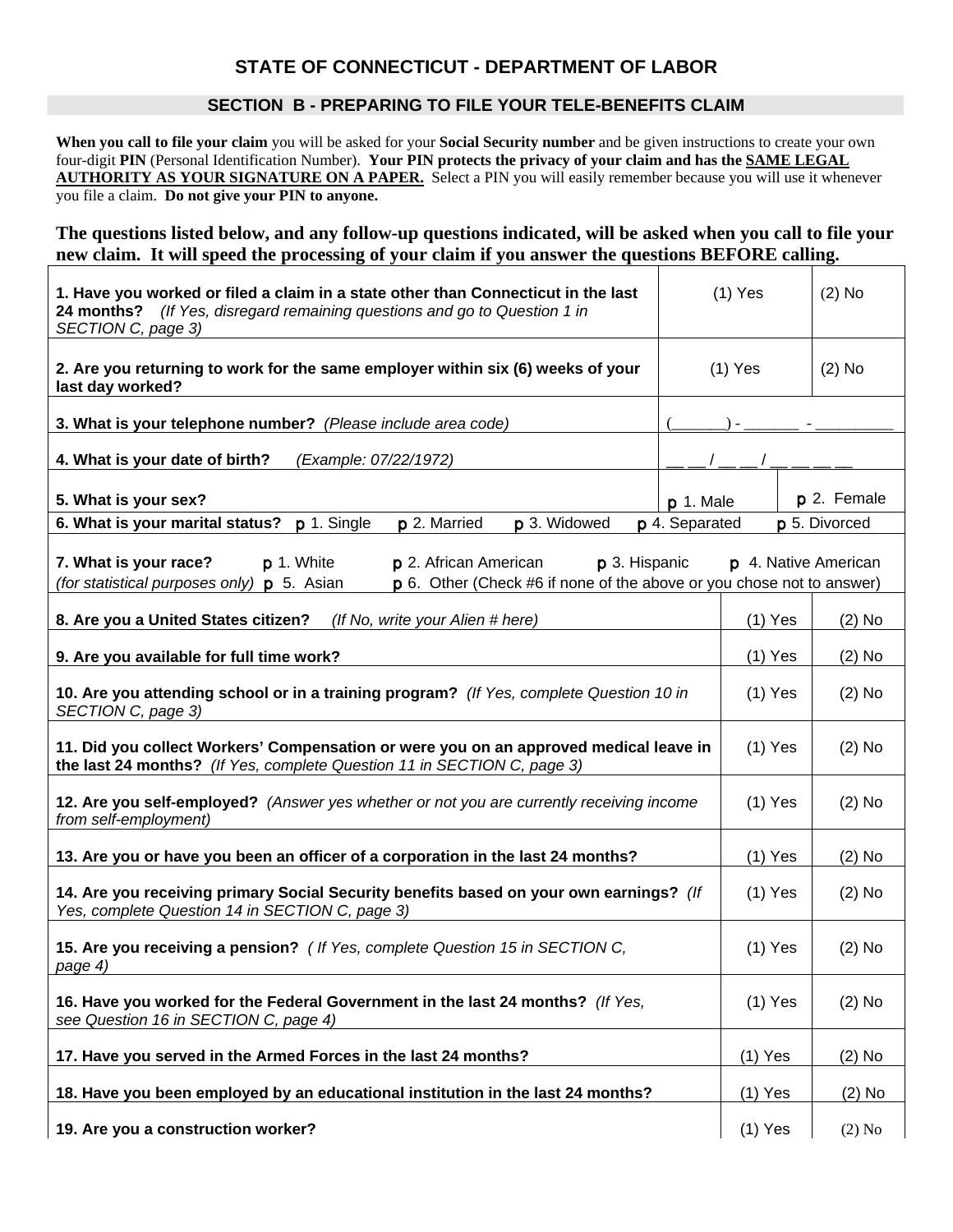**20. Are you a member of a union?** (1) Yes (2) No

# **STATE OF CONNECTICUT - DEPARTMENT OF LABOR**

### **SECTION C - FOLLOW-UP QUESTIONS**

# **\*\*You do not have to answer these questions unless directed to do so when answering questions 1 through 20 in Section B.**\*\*

**Question 1.** If you worked in a state other than Connecticut in the last 24 months, complete the following:

| <b>Information Needed</b>                     | <b>Employer #1</b> | Employer #2 |
|-----------------------------------------------|--------------------|-------------|
| <b>Employer Name</b>                          |                    |             |
| <b>Employer Address</b><br>(Complete address) |                    |             |
| <b>Dates of Employment</b>                    |                    |             |
| <b>Reason for Separation</b>                  |                    |             |
| <b>Type of Work Performed</b>                 |                    |             |
|                                               |                    |             |

**Note:** *If you have additional out of state employment, provide the same information for each employer on another sheet of paper.*

If you filed a claim for unemployment benefits in a state other than Connecticut in the last 24 months, complete the following:

| <b>State</b> | Date filed |
|--------------|------------|
|              |            |
|              |            |

**Question 10.** If you are attending school or a training program, complete the following:

| Name of school               |  |
|------------------------------|--|
| Days and hours of attendance |  |

**Question 11.** If you received Workers' Compensation or if you were on an approved medical leave, complete the following:

**Enter the type of payment.** *(I.e. If Workers' Compensation: specific award, permanent partial, temporary total, temporary partial)*

:

**Question 14.** If you are receiving primary Social Security benefits, complete the following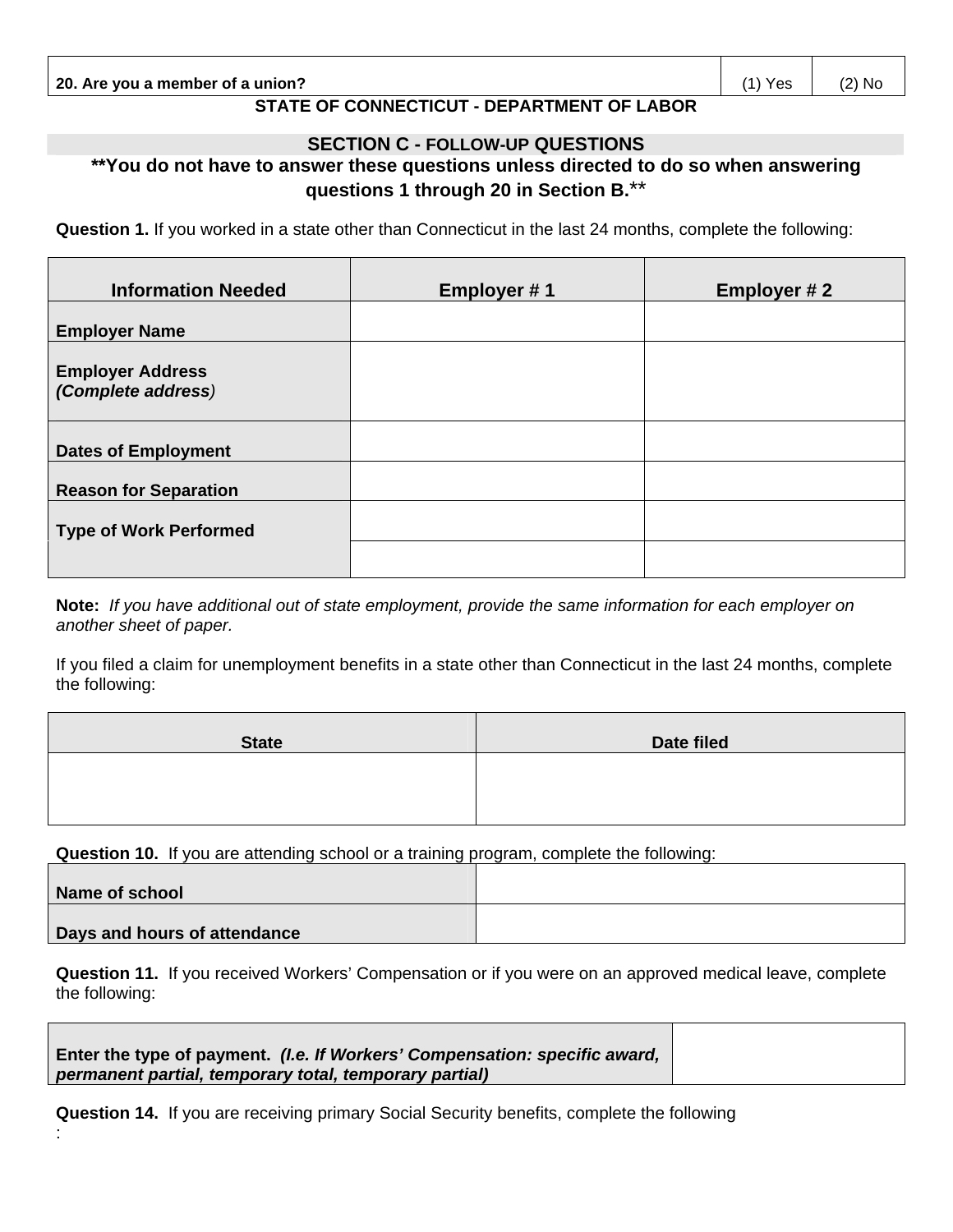| <b>Amount of Social Security</b>           |  | Date began receiving SS |  |  |  |  |
|--------------------------------------------|--|-------------------------|--|--|--|--|
| STATE OF CONNECTICIIT, DEDADTMENT OF LAROP |  |                         |  |  |  |  |

## **STATE OF CONNECTICUT - DEPARTMENT OF LABOR**

## **(SECTION C - CONT'D.)**

**Question 15.** If you are receiving a pension, please complete the following:

| Pensioning Employer's Name and<br><b>Address</b>                |   |                                    |  |
|-----------------------------------------------------------------|---|------------------------------------|--|
| Date began receiving pension                                    |   | Date last worked for this employer |  |
| Monthly or lump sum of pension                                  | S | Type (disability / retirement      |  |
| Name and address of<br>administrator if different from<br>above |   |                                    |  |

**Question 16.** If you worked for the Federal Government in the last 24 months, have available your SF 8, SF 50 or any separation documentation you may have received from the Federal agency. **Also have available verification (pay stubs, W-2, etc.) of any Federal wage amounts earned in the last 24 months.**

### **PLEASE NOTE: Listed below are other situations that may apply to you that the Customer Service Representative (CSR) may ask you about at the time of your call:**

- **Dependents** If you have **children** that you wish to claim as dependents on your unemployment claim, please have your children's names and dates of birth available. If you have a **spouse** that you wish to claim as a dependent, please have your spouse's Social Security number available.
- **Other employers**  If you have or have had any other employers *(other than the employer who completed Section F, Unemployment Notice)* in the last 3 months, please be prepared to tell the Customer Service Representative
- **Veteran**  If you are a veteran, please tell the CSR at the time of your call. You may be eligible for certain re-employment services designed for veterans.

**ADVICE -** Please **KEEP this packet** in a safe place. You may be required to submit it to the Connecticut Department of Labor at a later date.

You may be required to mail certain documentation to the Connecticut Department of Labor. All documentation, unless otherwise noted, will be mailed to the following address:

> **Connecticut Department of Labor Claims Examination Unit 200 Folly Brook Boulevard Wethersfield, CT 06109-1114**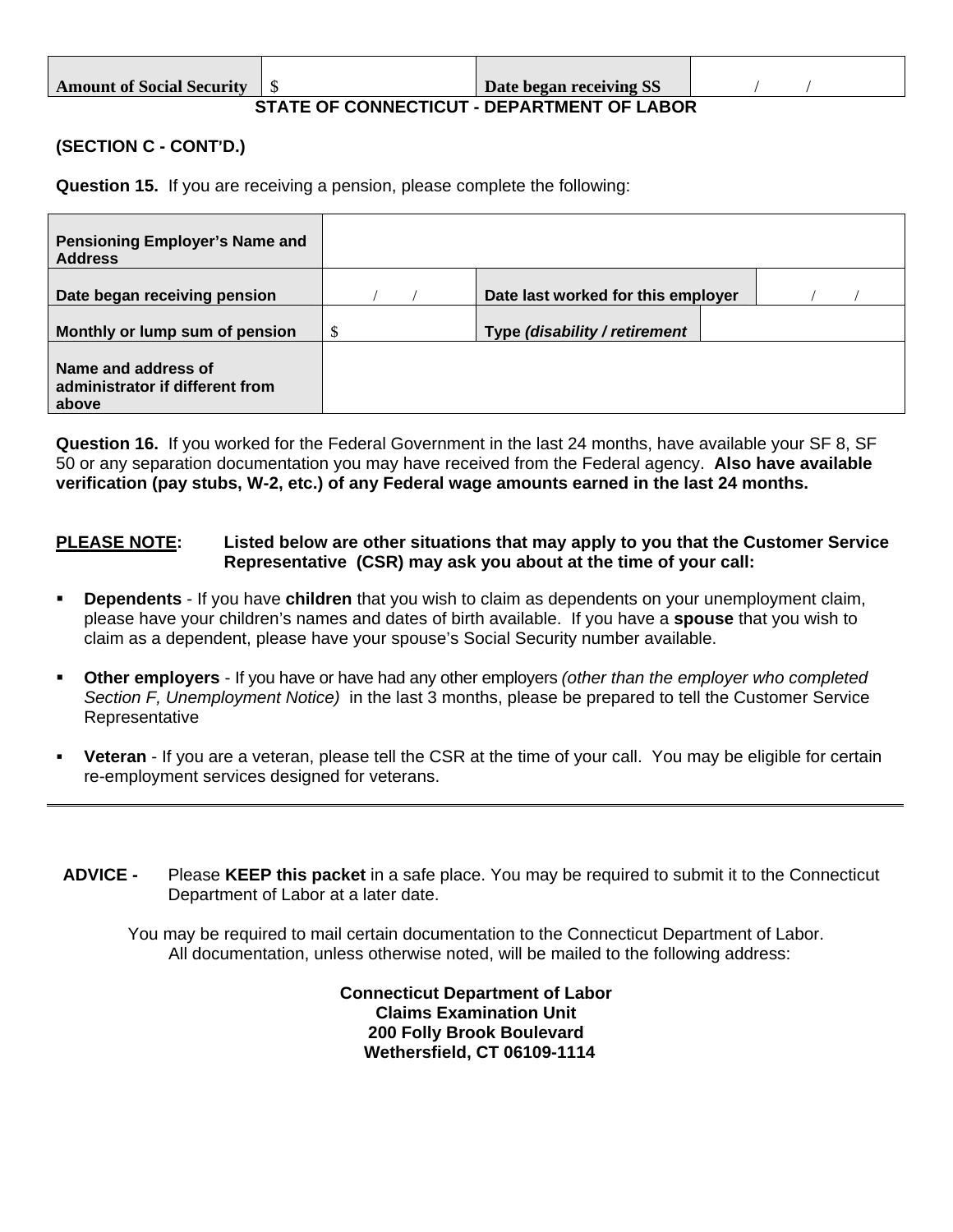## **STATE OF CONNECTICUT - DEPARTMENT OF LABOR**

### **SECTION D - FILING YOUR TELE-BENEFITS CLAIM**

TO FILE YOUR CLAIM, please call the telephone number listed that is within your local calling area. Directions to the DOL/CT Works offices located in these areas can also be obtained by calling the numbers listed below.

| <b>CALLING AREA</b>    | # TO CALL TO<br><b>FILE CLAIM</b> | <b>CALLING AREA</b> | # TO CALL TO<br><b>FILE CLAIM</b> |
|------------------------|-----------------------------------|---------------------|-----------------------------------|
|                        |                                   |                     |                                   |
| Ansonia                | (203) 230-4939                    | Meriden             | (860) 344-2993                    |
| Bridgeport *           | (203) 579-6291                    | Middletown          | (860) 344-2993                    |
| <b>Bristol</b>         | 860) 566-5790                     | <b>New Britain</b>  | (860) 566-5790                    |
| Danbury                | (203) 797-4150                    | New London          | (860) 443-2041                    |
| Danielson <sup>*</sup> | (860) 423-2521                    | Norwich             | (860) 443-2041                    |
| Enfield *              | (860) 566-5790                    | Stamford            | (203) 348-2696                    |
| Hamden                 | (203) 230-4939                    | Torrington *        | (860) 482-5581                    |
| Hartford               | (860) 566-5790                    | Waterbury           | (203) 596-4140                    |
| Manchester             | (860) 566-5790                    | Willimantic         | (860) 423-2521                    |

| <b>CALLING AREA</b>    | # TO CALL TO<br><b>FILE CLAIM</b> |
|------------------------|-----------------------------------|
| Ansonia                | (203) 230-4939                    |
| <b>Bridgeport</b> *    | (203) 579-6291                    |
| Bristol                | (860) 566-5790                    |
| Danbury                | (203) 797-4150                    |
| Danielson <sup>*</sup> | (860) 423-2521                    |
| Enfield *              | (860) 566-5790                    |
| Hamden                 | (203) 230-4939                    |
| Hartford               | (860) 566-5790                    |
| Manchester             | (860) 566-5790                    |

**\*** If you live in the **Kent, North Thompson, Salisbury, Sharon, Stafford Springs, Westport** or **Wilton** exchange, you may call the following toll free number: 1-800-354-3305. This number is **NOT** accessible statewide. It is only for the seven exchanges listed above.

If you live out of state, contact our Interstate office at 1-800-942-6653.

**\_\_\_\_\_\_\_\_\_\_\_\_\_\_\_\_\_\_\_\_\_\_\_\_\_\_\_\_\_\_\_\_\_\_\_\_\_\_\_\_\_\_\_\_\_\_\_\_\_\_**

**TDD/TTY Users CALL 1-800-842-9710.**

## **SECTION E - EMPLOYMENT SERVICES AVAILABLE**

| Our DOL/CT Works centers offer a variety of Employment Services, including:<br><b>Job Matching System</b><br>Access to America's Job Bank and America's Talent Bank<br>٠<br>Employment Workshops such as:<br><b>Career Exploration</b><br><b>Job Search Techniques</b><br><b>Interviewing Techniques</b><br>Job Club Support Groups<br>Networking | Looking for Work over 40<br>Résumé Writing<br>Managing Change / Skills Assessment<br>Using the Internet in Your Job Search                                                                                                              | Resource Material:<br>* Books<br>* Videos<br>* Newspapers<br>* Magazines |
|---------------------------------------------------------------------------------------------------------------------------------------------------------------------------------------------------------------------------------------------------------------------------------------------------------------------------------------------------|-----------------------------------------------------------------------------------------------------------------------------------------------------------------------------------------------------------------------------------------|--------------------------------------------------------------------------|
| Labor Market Information<br>٠<br><b>Internet Access</b><br>Computer Use for Résumé and Cover Letter Writing<br>Telephone<br>٠<br>Fax<br>٠<br>Veteran□s Services                                                                                                                                                                                   | For more information about the services we offer,<br>visit your nearest DOL/CT Works Center (directions<br>can be obtained by calling the number above nearest<br>to your residence), or visit our Website at:<br>www.ctdol.state.ct.us |                                                                          |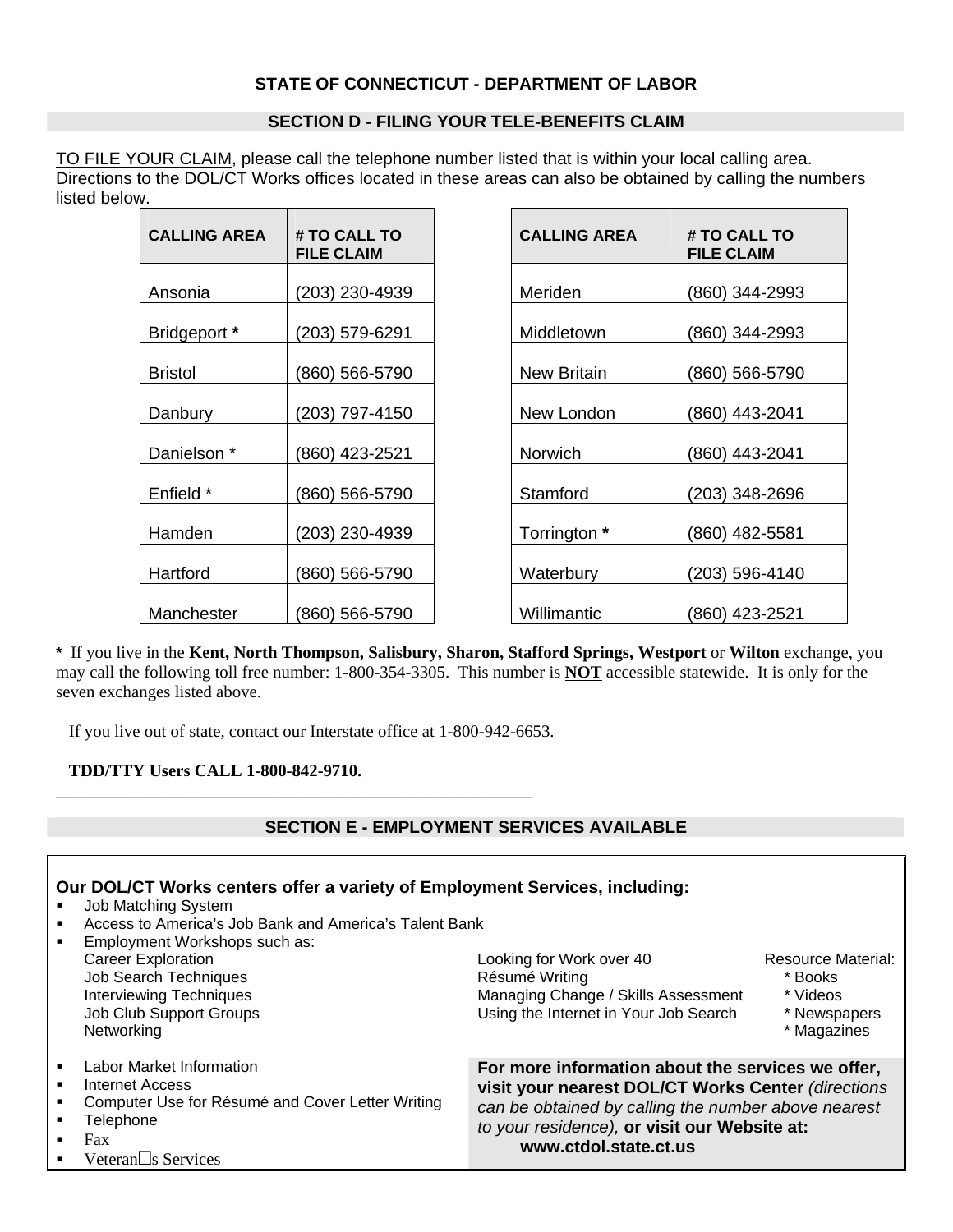# **VOLUNTARY WITHHOLDING OF INCOME TAX FROM UNEMPLOYMENT BENEFITS**

## **IMPORTANTE – TENGA ESTO TRADUCIDO INMEDIATAMENTE**

**Benefits are taxable** – Any unemployment benefits you receive are fully taxable as income by the IRS and the Connecticut Department of Revenue Services, **PROVIDED YOU ARE REQUIRED TO FILE A TAX RETURN**.

- You may voluntarily have taxes withheld for Federal and Connecticut income taxes.
- The Internal Revenue Service has set the amount to be withheld at 10%, rounded to the nearest whole dollar, of your total weekly unemployment benefit payment.
- Connecticut has set the amount to be withheld for Connecticut income tax at 3 %, rounded t the nearest whole dollar, of your unemployment benefit payment. State law requires that **the choice to withhold applies to both taxes**, not one or the other.
- You may elect to have the Department of Labor deduct these withholdings and forward them to the appropriate tax agency when asked by the Customer Service Representative. Or, if you do not want taxes withheld right away, you can contact the Call Center any time during your benefit year to begin having taxes withheld with the first payment issued to you after your request has been processed. If you elect to have taxes withheld, you may change your election **ONLY ONCE** during your benefit year. The Department of Labor **CANNOT REFUND** any taxes withheld. Refunds will have to be resolved with the tax agency.
- Any legally-required reductions in your weekly benefit amount, such as part-time earnings, retirement payments, severance or vacation pay, offsets of prior unemployment payments, or child support intercept payments (CSI), will be taken from your weekly benefits **PRIOR** to any voluntary tax withholding. The amount of the CSI deduction or overpayment offset will be considered part of the weekly payment against which the tax withholding amounts are calculated. Listed below are examples of withholding deductions.

| <b>Weekly Benefit</b> | <b>10% IRS</b><br>Withholding | 3% CT<br>Withholding | Total<br>Withholding | <b>CSI</b> | <b>Payment</b><br><b>Amount</b> |
|-----------------------|-------------------------------|----------------------|----------------------|------------|---------------------------------|
| \$150.00              | \$15.00                       | \$5.00               | \$20.00              | \$0        | \$130.00                        |
| \$225.00              | \$23.00                       | \$7.00               | \$30.00              | \$75.00    | \$120.00                        |
| \$300.00              | \$30.00                       | \$9.00               | \$39.00              | \$0        | \$261.00                        |
| \$350.00              | \$35.00                       | \$11.00              | \$46.00              | \$90.00    | \$214.00                        |

**The Customer Service Representative, with whom you will talk after your automated filing, will ask whether or not you wish to have taxes withheld.**